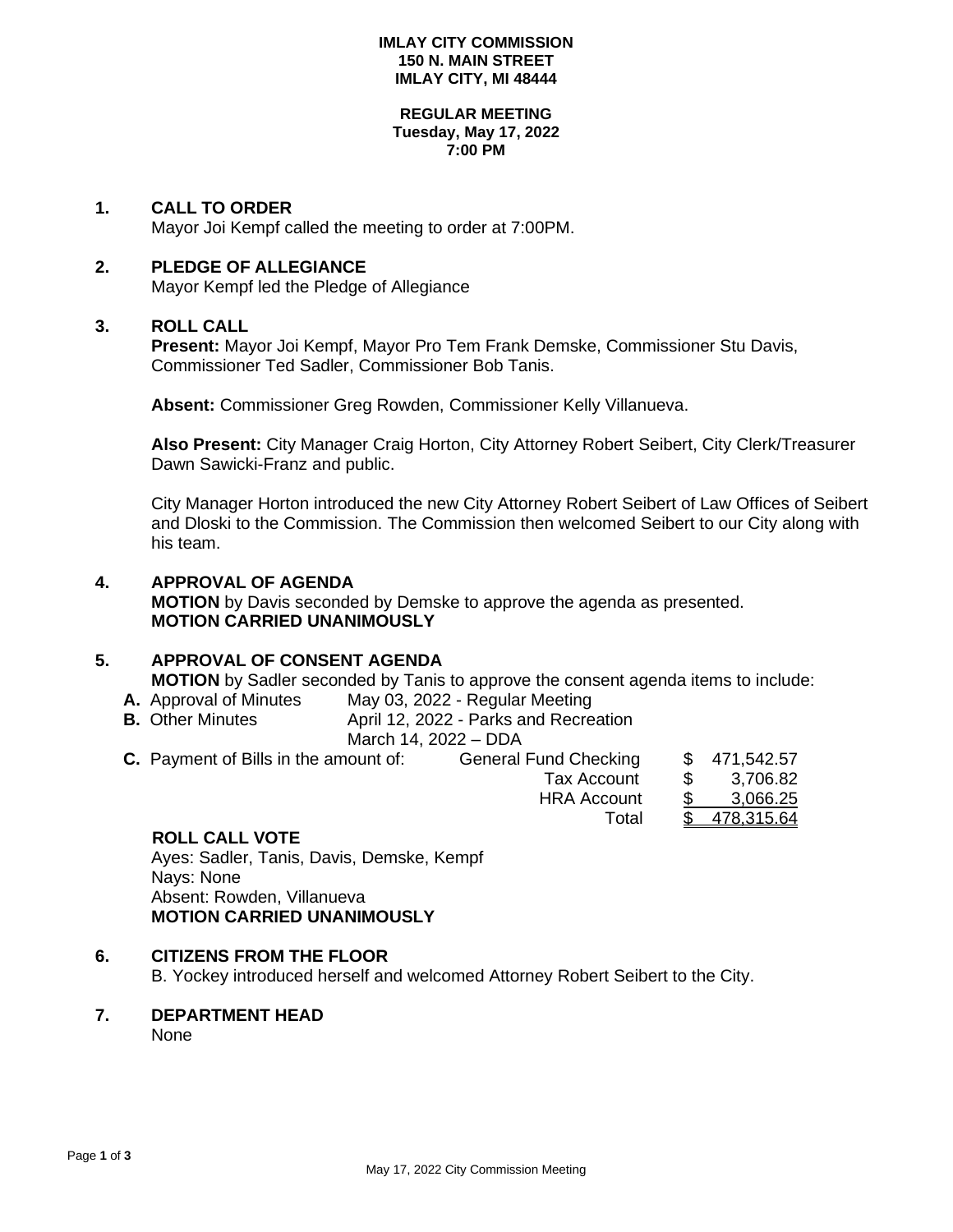**REGULAR MEETING Tuesday, May 17, 2022 7:00 PM**

# **8. UNFINISHED BUSINESS**

## **A. LAPEER COUNTY ROAD COMMISSION MILLAGE RESOLUTION**

Lapeer County Road Commission submitted a proposal for a new millage for Highway, Road and Street Purposes including bridges within Lapeer County of 1.85 mills which will raise approximately \$6,415,009 when the millage is levied in 2022. The proposed amount for the City of Imlay City is \$199,362.09 for the first year. This will be on the ballot in November of 2022 and will be for a period of four (4) years, 2022-2025 inclusive as a new millage.

**DISCUSSION ONLY, NO MOTION**

## **9. NEW BUSINESS**

# **A. MILLAGE PROPOSITON FOR COUNTY-WIDE LAW ENFORCEMENT DISCUSSION**

Lapeer County Board of Commissioners drafted a resolution for a millage proposition for a countywide law enforcement millage to be on the ballot for August 2022. This millage will be seeking 1.45 mills for Law Enforcement for six (6) years, 2023-2029 inclusive for the purpose of supplementing existing law enforcement services funding levels. If approved and levied in full, this millage would raise approximately \$4,788,154.38 in the first year of levy in 2023. 87% of the funding will be directly supplementing the budget of the Lapeer County Sheriff Department and 13% of the funding will directly supplement the budget of the Offices of the Prosecuting Attorney with no reductions to the general fund budgets of either department as a result of passing this millage.

# **DISSUSSION ONLY, NO MOTION**

### **B. SPECIAL EVENT APPLICATION – VETERAN'S MEMORIAL**

An application was received from the VFW and American Legion to hold a Memorial Day Tribute on Monday, May 30, 2022 at 9:30AM to 11:30AM, for all Veterans, of all wars, near the War Memorial at the Ruth Hughes Memorial Library, 211 N Almont Avenue in Imlay City. Almont Avenue between  $4<sup>th</sup>$  Street and  $5<sup>th</sup>$  Street will be closed for this event.

**MOTION** by Davis seconded by Sadler to approve the special event application submitted by the VFW and American Legion to hold a Memorial Day Tribute as presented.

### **MOTION CARRIED UNANIMOUSLY**

- **10. CITIZENS FROM THE FLOOR NONE**
- **11. CLOSED SESSION** NONE

### **12. OTHER BUSINESS**

City Manager Horton informed the Commission that Police Chief Brett Selby went to the US Surplus and procured a Humvee pickup truck for use by the City Police Department. Horton updated the Commission on the Fourth Street home that burned, as the homeowner has put down a deposit with a demolition firm, and the demolition firm has not contacted the DPW for water and sewer shut off, but they have contacted Consumers Energy for shut off of their utilities. Horton stated that all letters and open cases that were in progress when Zoning Administrator Gerry Edwards had taken a leave of absence have been turned over to Lonnie at Construction Code Authority and are in progress at this time. Horton continued that there are a couple more issues in progress such as the Cedar Street Car Wash and the old granary on Second Street.